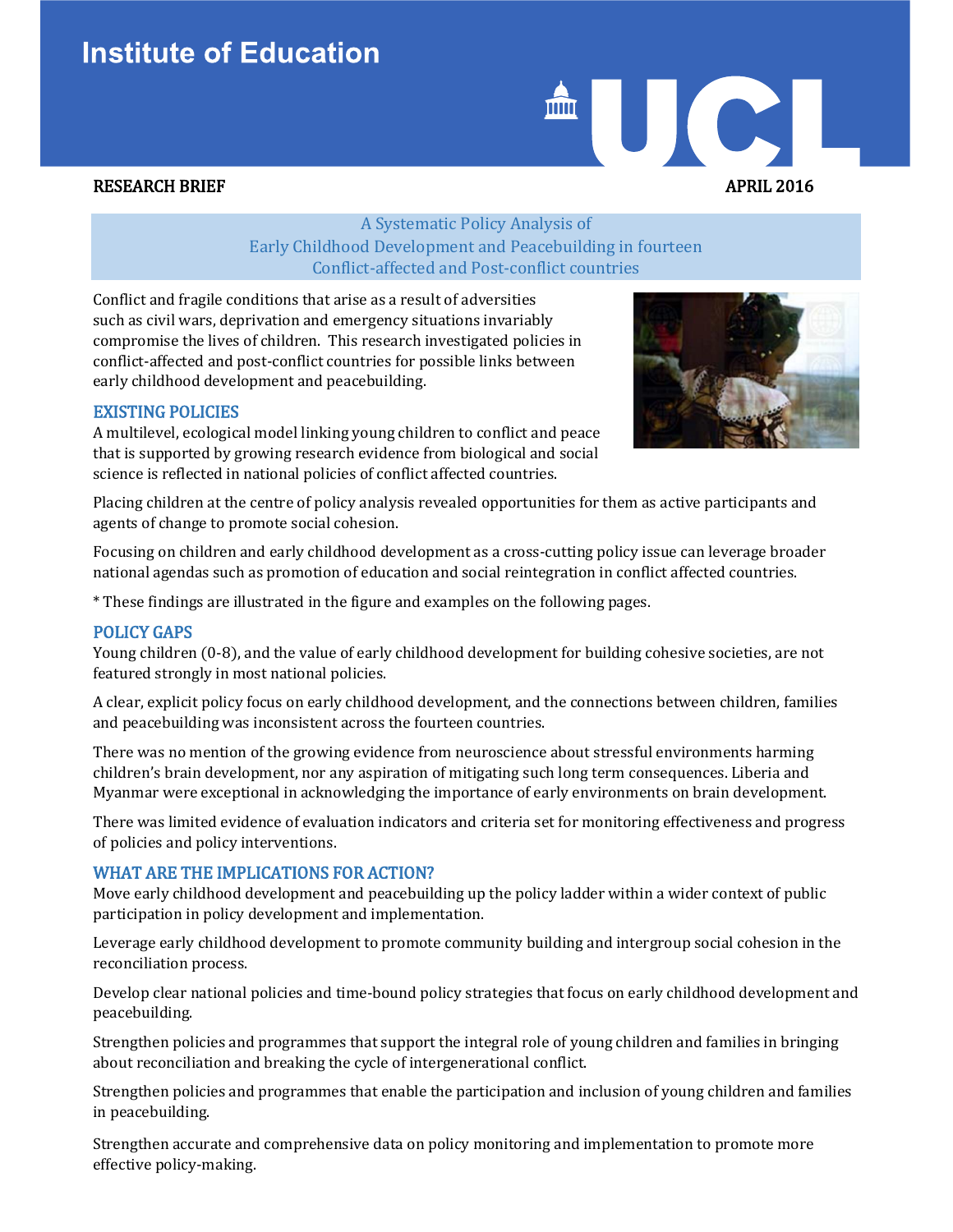### WHAT ARE THE OPPORTUNITIES FOR RESEARCH?

Harsh environments have a negative impact on children, with evidence from neuroscience offering explanations and prompting efforts to ameliorate stress that results from conflict (Leckford et al 2014).<sup>1</sup> Reversing such impacts by intervening with children and families to encourage peace currently rests largely on theoretical links between behaviour, empathy, communication and social skills. With this study providing a greater understanding of the policy landscape, opportunities arise for natural experiments or exploratory analyses to strengthen the empirical evidence with social, political and biological science. We recommend comparing the impact of interventions (in existing or new studies) in different policy environments: where children are portrayed as active or passive members of society, and where public participation in developing national policy and local services is more or less developed.



## **Placing Children at the Centre of Policy**

#### HOW THE RESEARCH WAS DONE

This research brief summarises the findings of a systematic analysis of early childhood development and peacebuilding policies in fourteen conflict-affected and post-conflict countries - Burundi, Chad, Côte d'Ivoire, Democratic Republic of the Congo, Ethiopia, Liberia, Myanmar, Pakistan, State of Palestine, Sierra Leone, Somali, South Sudan, Uganda and Yemen.

Three main policy datasets were reviewed: a total of 75 national policies relating to early childhood development, peacebuilding, and social sector policies (available in English, French and Arabic). After a comprehensive search of ministerial and international policy databases, policies relating to early childhood development were analysed for components of peacebuilding and, conversely, peacebuilding policies were scrutinised for evidence of potential links with young children (0 to 8 years) and early childhood development. A multilevel conceptual framework was developed to understand each policy focus and the portrayal of children and their roles in peacebuilding. The findings were informed by an in-depth analyses of empirical research.2 A cross-country comparative analysis of policies was conducted across fourteen countries. The analysis was complemented by consultations with key informants at UNICEF national offices and government ministries through an online questionnaire and interviews.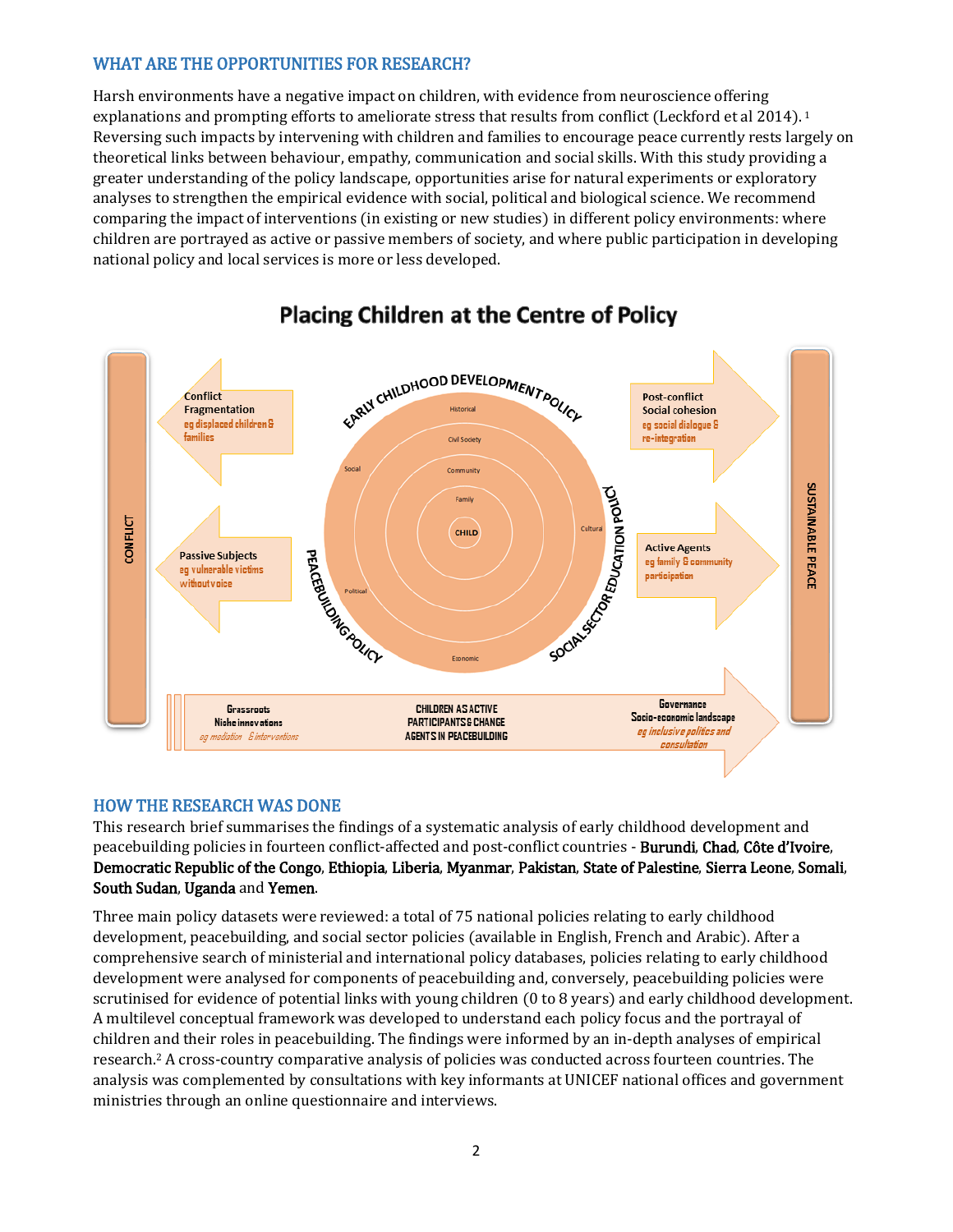### POLICY OPPORTUNITIES TO LEVERAGE EARLY CHILDHOOD DEVELOPMENT FOR PEACEBUILDING

Strengthen strong relationships between children and families in mitigating the negative impact of conflict. In Sierra Leone (2007), policies give an important role to families and family engagement in promoting education and social cohesion, and in promoting reintegration of displaced children and families (eg refugees and child-soldiers) in post-conflict situations. <sup>3</sup> In the Democratic Republic of Congo, an annual forum for dialogue focused on preventing the economic exploitation of children and young people contributes to sustainable post-conflict development (Democratic Republic of Congo 2013).4

#### Seek the perspectives and participation of children on policy issues that affect them.

In Somalia, mounting an inclusive political dialogue with representatives from all segments of society in each region (women, young people, civil society organisations, traditional elders, religious leaders, diaspora and business community) was critical for reconciliation and healing between communities at the local level, to restore trust through community dialogue and mediation (Somalia 2013).<sup>5</sup> In Liberia, children's participation in schooling and education through a community-based 'Child Friendly Schools (CFS) model' helped to promote the principles of inclusion and democratic participation (Liberia Ministry of Education 2010). <sup>6</sup>

Raise the visibility of children, particularly young children (0 to 8) in policy. In Myanmar, a clear policy focus on children 0-8 years was exemplified by the Myanmar Policy for Early Childhood Care and Development which promotes national development, collaboration, and social dialogue among governmental, nongovernmental, faith-based and community-based organisations in working towards social cohesion (Myanmar Ministry of Social Welfare, Relief, Resettlement 2014).7

#### Promote dialogue and consultation at the level of policy development and implementation.

In Liberia, widespread national consultation in the community was instrumental in developing the education policy (Liberia 2010) and Intersectoral Policy on Early Childhood Development (Liberia 2011).8 The Intersectoral policy recognises the role of civil society participation and partnerships with faith-based and non-governmental organisations.

#### $\Box$  Promote policy interventions that foster resilience in children and families.

In Somalia, the national education policy aims to strengthen systems that build capacity while fostering resilience of children and their families through access to quality education services (Somalia Federal Republic 2013).9

#### $\Box$  Leverage opportunities to foster positive relationships among displaced or estranged groups through early childhood development.

In Sierra Leone, the provision of interim care services that includes 'family tracing, counselling and primary health care and reunification' (p30) provides reintegration opportunities for children who have been displaced or disengaged from their families and host communities (Sierra Leone National Recovery Committee 2002). 10